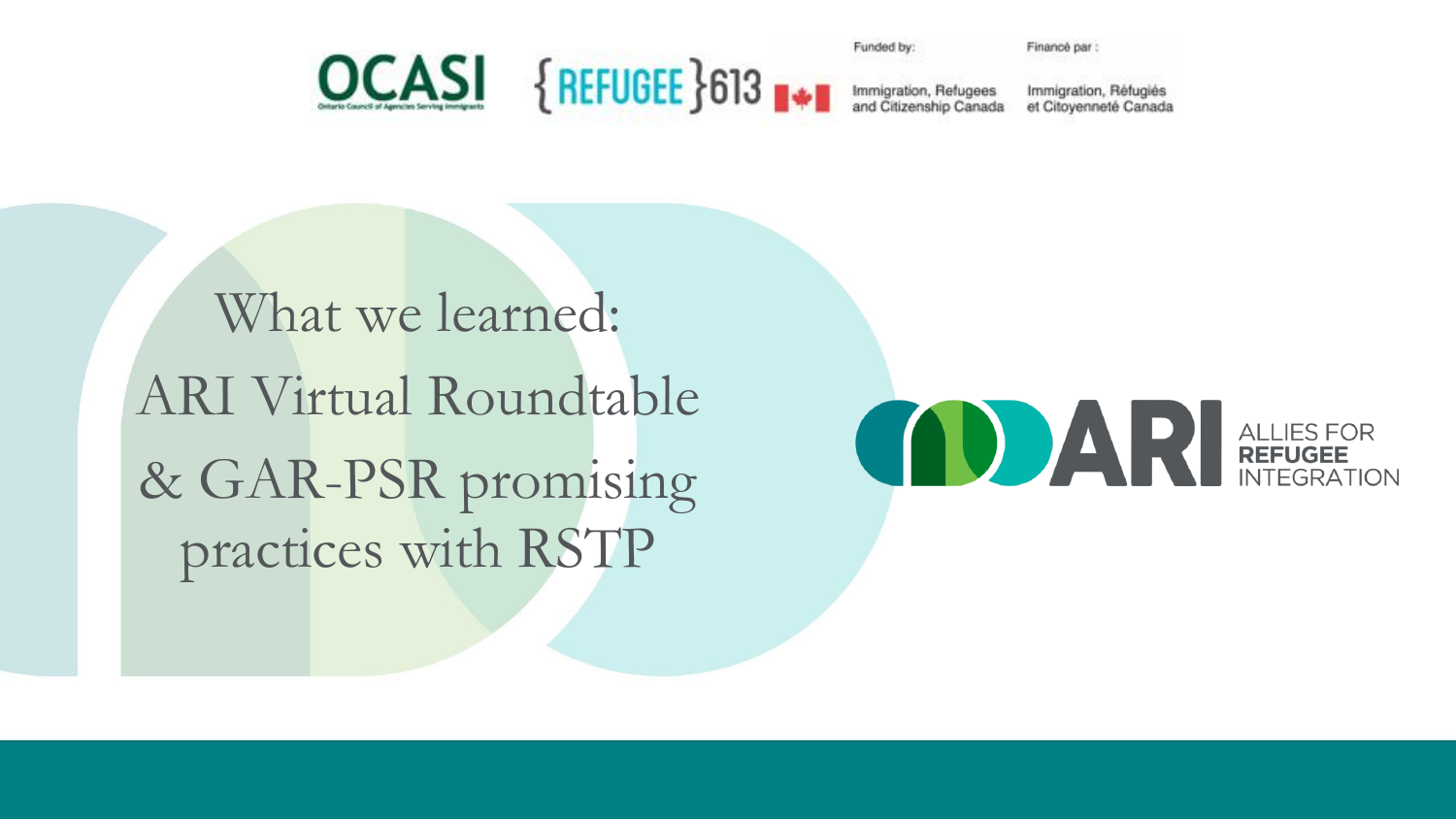The following is a summary of key messages from two events organized by ARI over July 2020. The purpose of these virtual events was to hear from settlement and sponsors about the impacts of COVID-19, and a space to learn from each other as we plan for the resumption of resettlement.

#### **July 9, 2020- ARI Virtual Roundtable**

*Thanks to our pilot presenters from Catholic Crosscultural Services, Kitchener-Waterloo*  YMCA and Mennonite Central Committee of Ontario, and Immigrant Services Kingston & *Area*

#### **July 13, 2020 GAR-PSR Promising Practices**

*Thank you to RSTP for co-organizing this event, and to our presenters Carl Cardogan, Nawal Al-Busaidi, and Chris Friesen*

Link to full recording: [https://www.youtube.com/watch?v=IUzmWtpIs\\_w](https://www.youtube.com/watch?v=IUzmWtpIs_w)

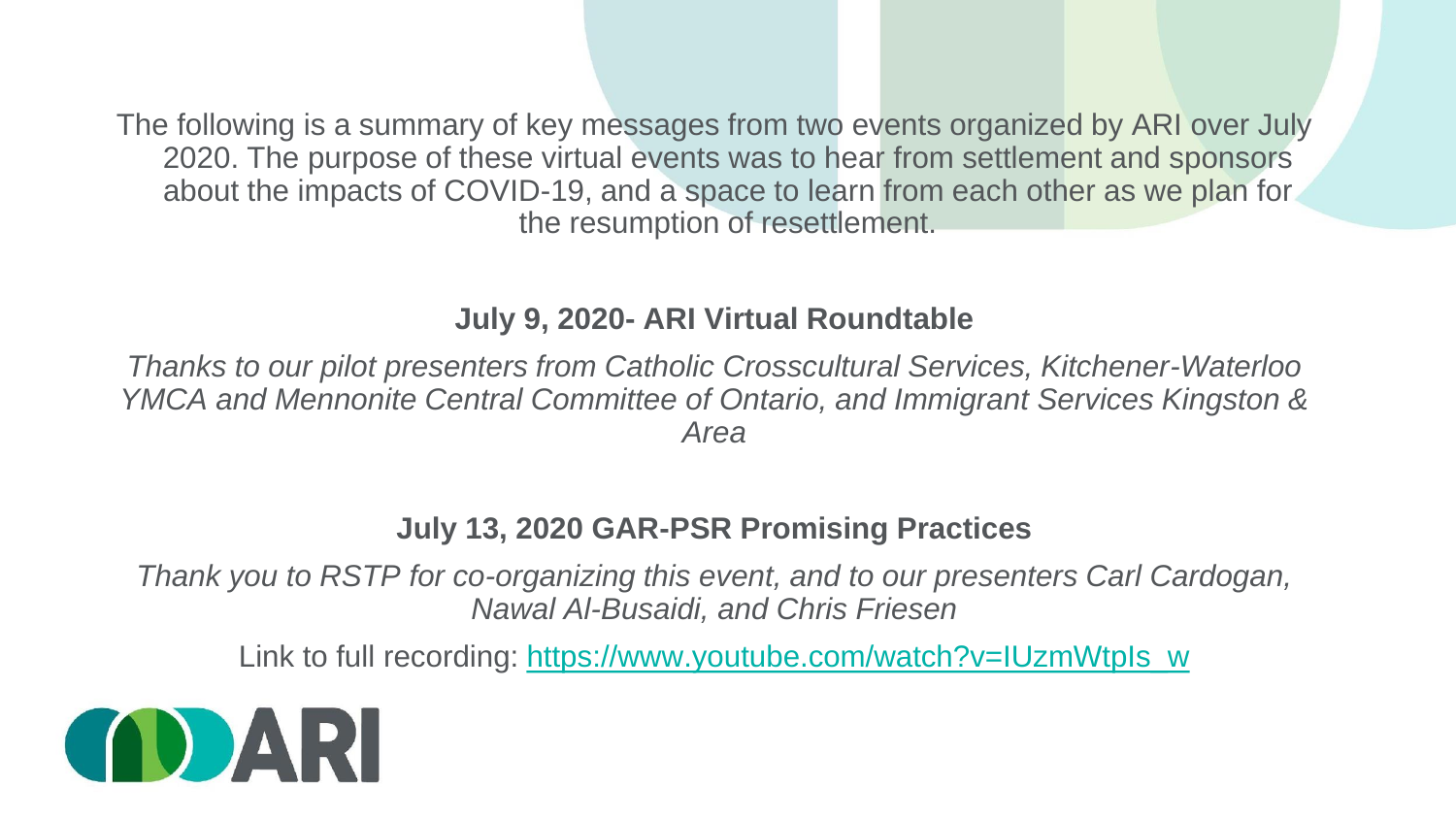## Summary of Key Messages:

● COVID-19 has slowed PSR arrivals greatly, and for those already in Canada the lack of in-person connection makes it more difficult to build relationships and achieve some settlement goals of newcomers

●Due to immediate need, innovative ways of supporting newcomers are being tested by both sponsors and settlement workers but there is concern that some newcomers are falling behind in their settlement goals

●Adapting to new ways of providing settlement services and meeting the increased technological needs of sponsors and refugees has been essential for continued settlement support and health of new sponsored refugees

●Many opportunities exist at this time of upheaval for new partnerships, better access for hard to reach populations such as rural sponsors, and for improved settlement over the long-term through access to new training and services online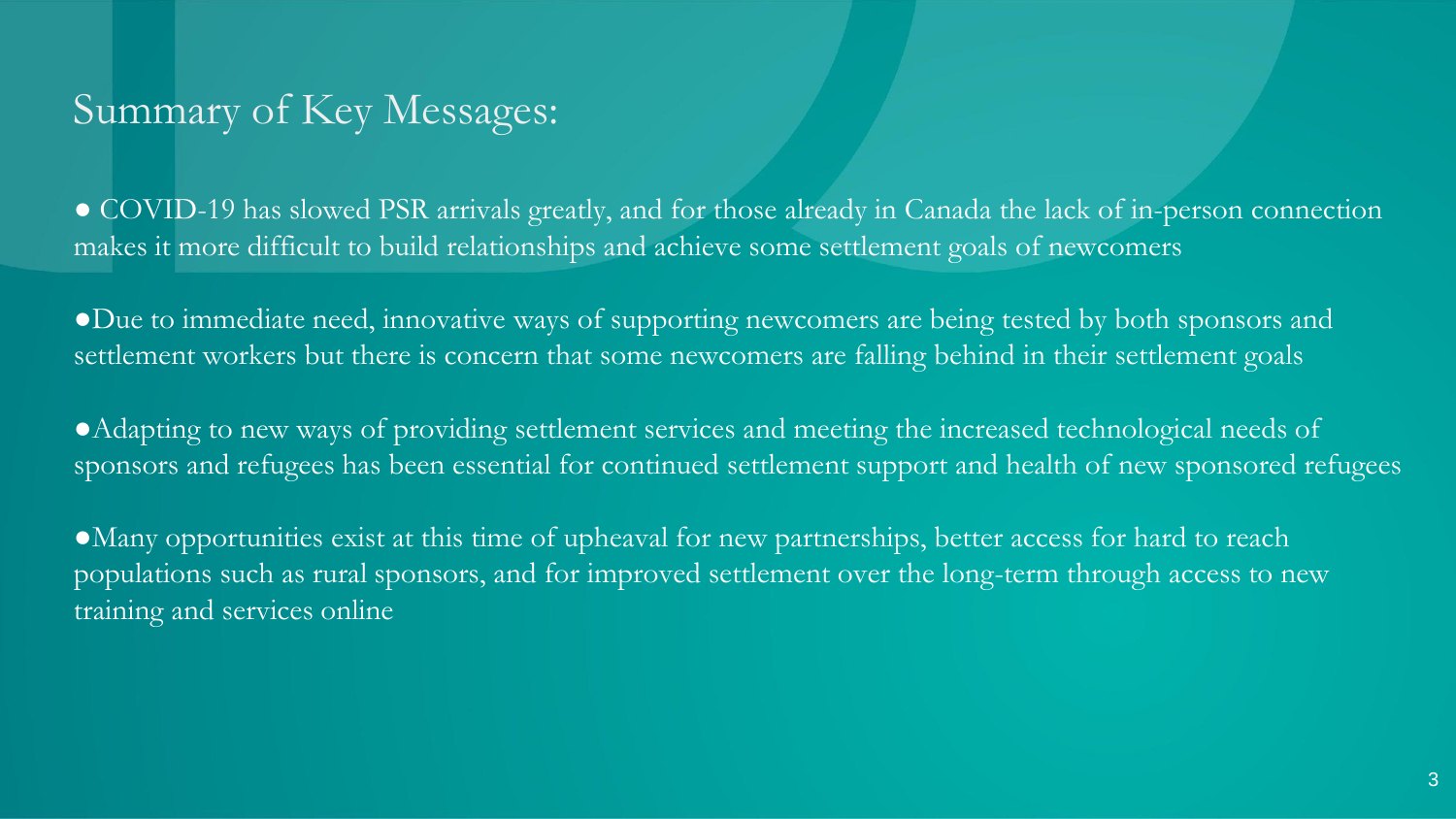What changes are participants seeing in the settlement of privately sponsored refugees during COVID-19?

- **Communication between settlement and sponsored refugees** has shifted from in-person appointments to WhatsApp, social media and phone calls. There has been an overall increase in cold calls to engage with clients (previously relied on walk-ins)
- Settlement workers have been in a steep learning curve and are learning to adapt to the **needs and capacity of clients** who may have low computer skills or trouble accessing & using technology
- Some sponsors report **no major changes** in how they work with settlement as they continue to access settlement services as needed online. Other sponsors report trying to **fill the gap** of reduced access to settlement services themselves

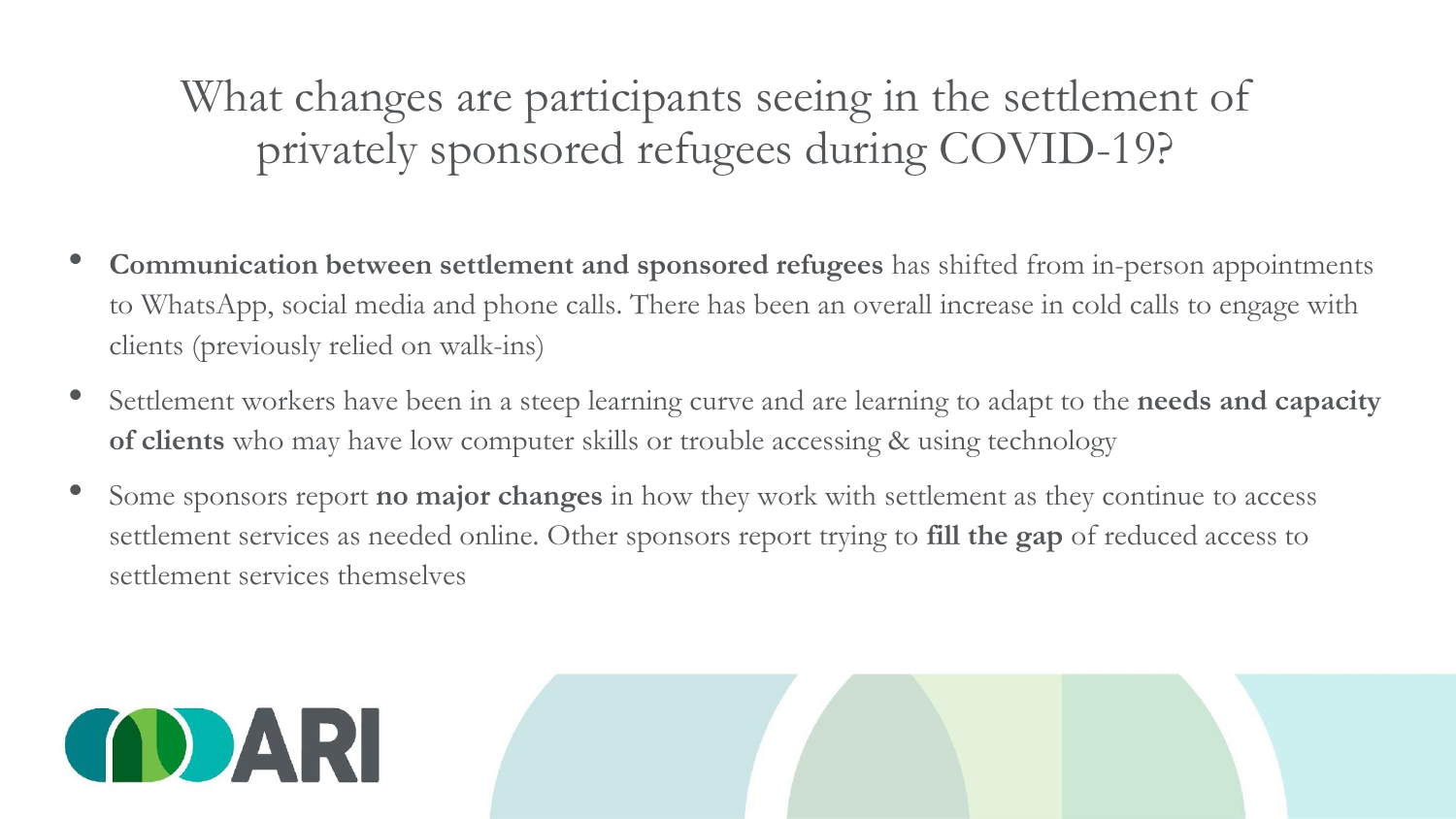# What strategies have been used to adapt to these changes?

- **Online service delivery** has been quickly adopted & settlement is working on closing gaps and reaching out to those who cannot access services
- **Increased use of informal methods for outreach to clients** such as through social media groups
- There has been increased focus on **developing access and skills to use technology** for some sponsors and PSRs out of necessity

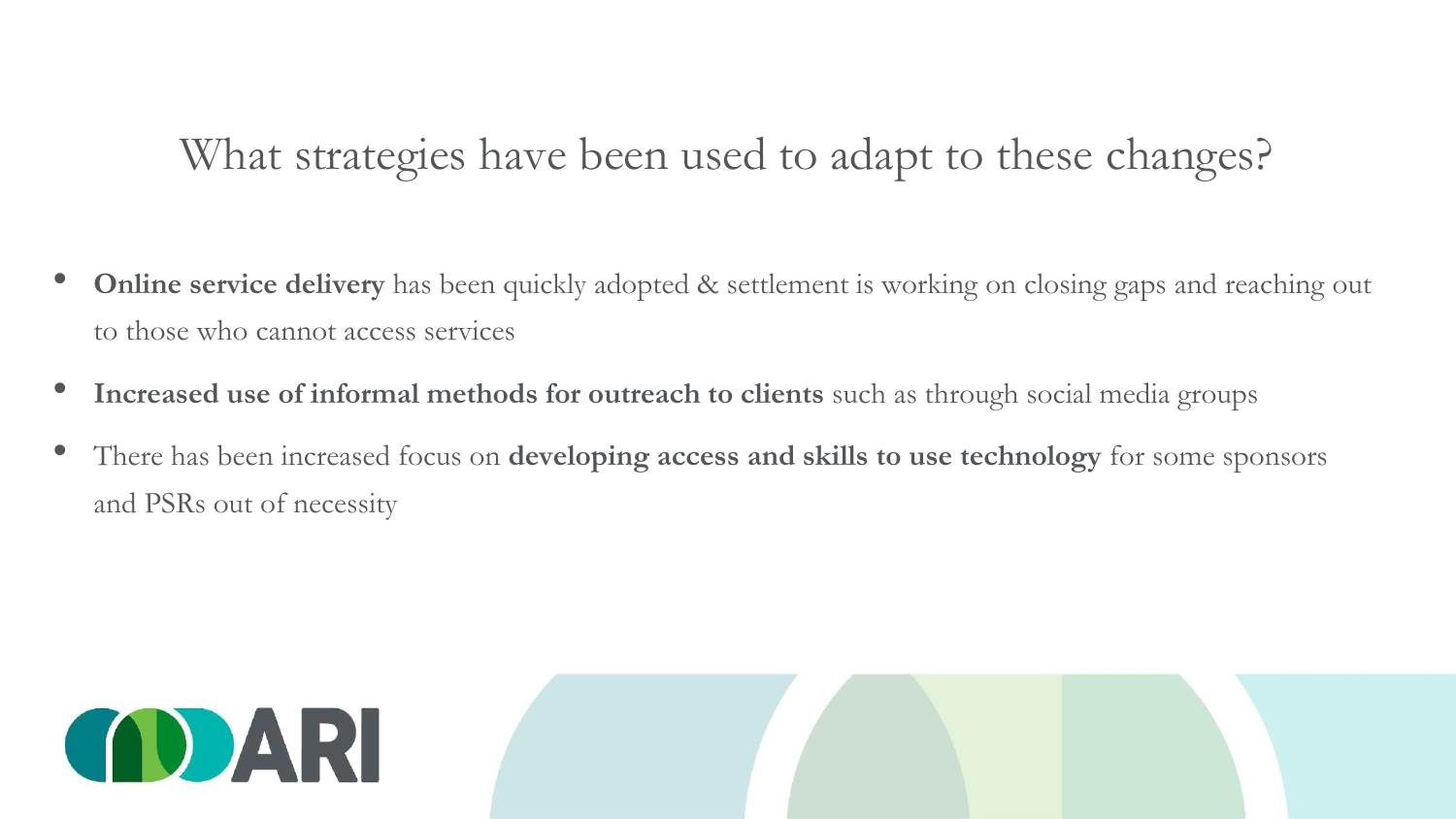What are the opportunities we are seeing to improve settlement of sponsored refugees during and after COVID-19?

- Some sponsors groups report that it is easier for them to connect internally with new online tools, especially those in rural areas, and improved access to support through newly online settlement services
- **New partnerships and innovations in service delivery** are being reported for example, working closely with schools and partners, support jointly in giving equipment to newcomers

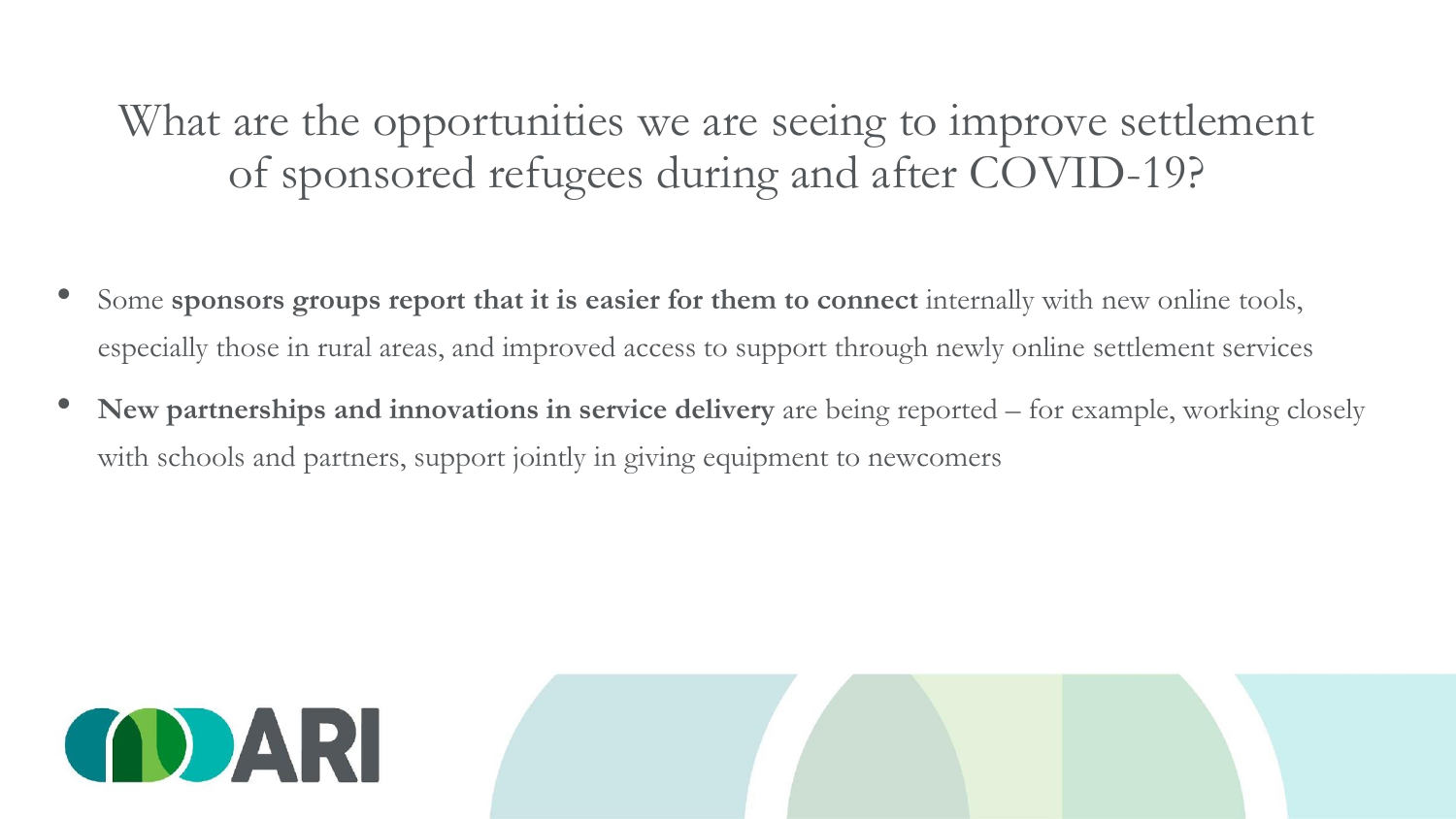### Catholic Cross-Cultural Services, Greater Toronto Area

A settlement agency piloting a three-way case management model that brings together the settlement worker, sponsor group, and sponsored refugee on the same page when designing and carrying out a settlement plan.

Introducing the ARI pilot partner agencies

### Kitchener-Waterloo YMCA & Mennonite Central Committee

Also testing a three-way case management model; currently with 5 cases they have conducted pre-orientation meetings and developed a settlement needs checklist with roles and responsibilities for each party stated and signed.

## Immigrant Services Kingston and Area

A knowledge dissemination pilot, focusing on getting parties to meet, know each other and lessen the risk of sponsors and refugees not being aware of services or settlement available to them in the Kingston community.

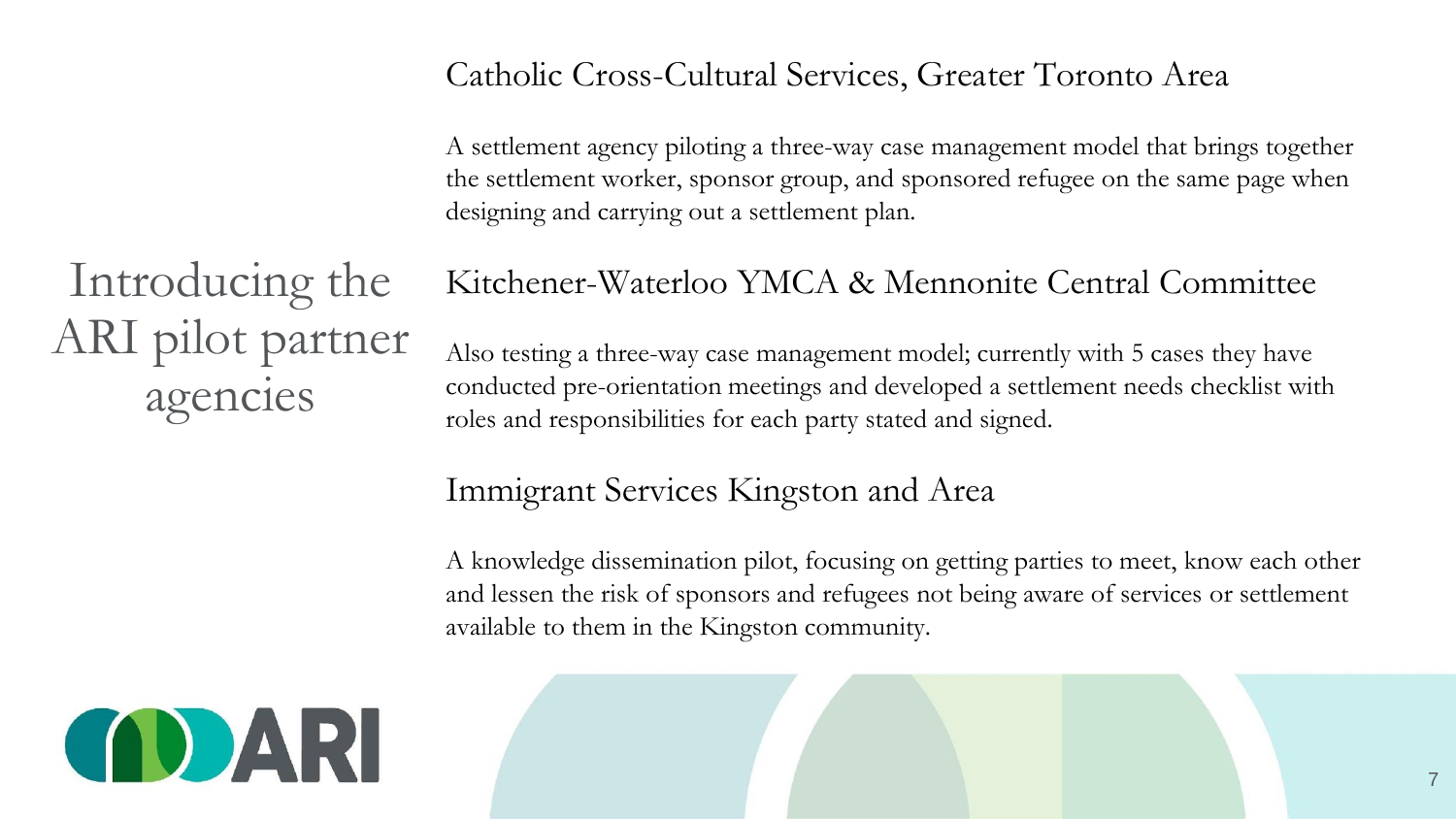# What we are learning through the pilots so far

● A pre-arrival orientation between a settlement worker and sponsor is key in establishing clarity on roles and responsibilities. It has the potential to enhance sectoral capacity, PSR wellbeing and access to services, and deeper agency understanding

● In order to build trust between settlement & sponsors & sponsored refugees, it seems to be key to connect early in the settlement process and have in-person meetings as much as possible

● There are big differences amongst sponsor groups in their approaches to working with settlement. Some are unaware of settlement services, some sponsors hand over settlement support entirely to the settlement worker, while others "take over" and do not support refugee self-reliance

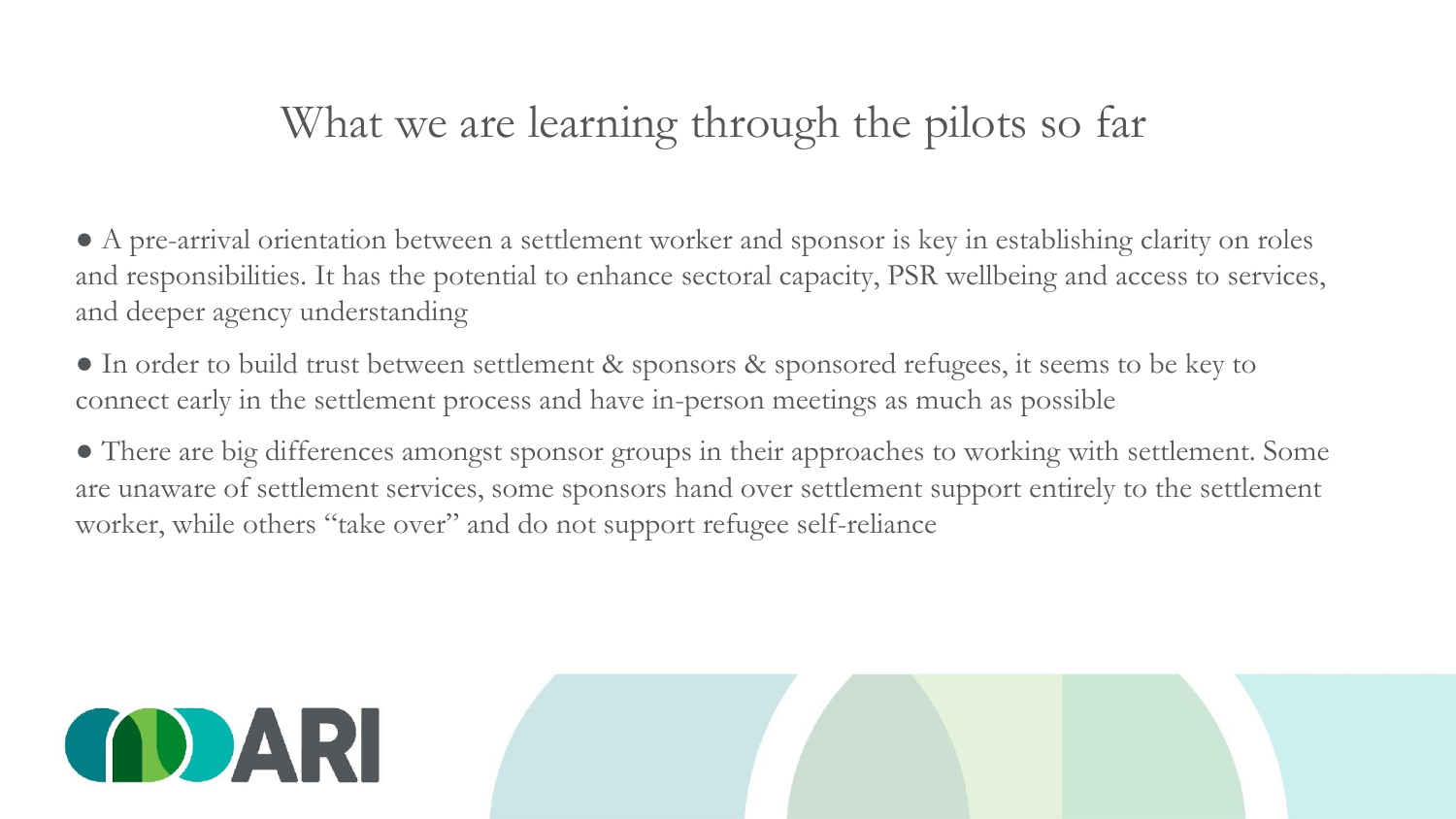# Impact of COVID19 on ARI pilot partner agencies

#### **Challenges**

● Many settlement goals of PSRs are delayed with language assessment & classes and other services & referrals on hold, some heightened anxiety from clients reported

● Increased operational challenges for settlement such as with equipment or interpretation and establishing trust online with new clients is difficult

#### **Opportunities**

● Connection between sponsors and settlement even more important than before- settlement workers supporting sponsors in particular with support with CERB, income tax filing etc.

● With the slowed landing of PSRs, increased opportunity to build new partnerships and put in place a more streamlined approach to settlement support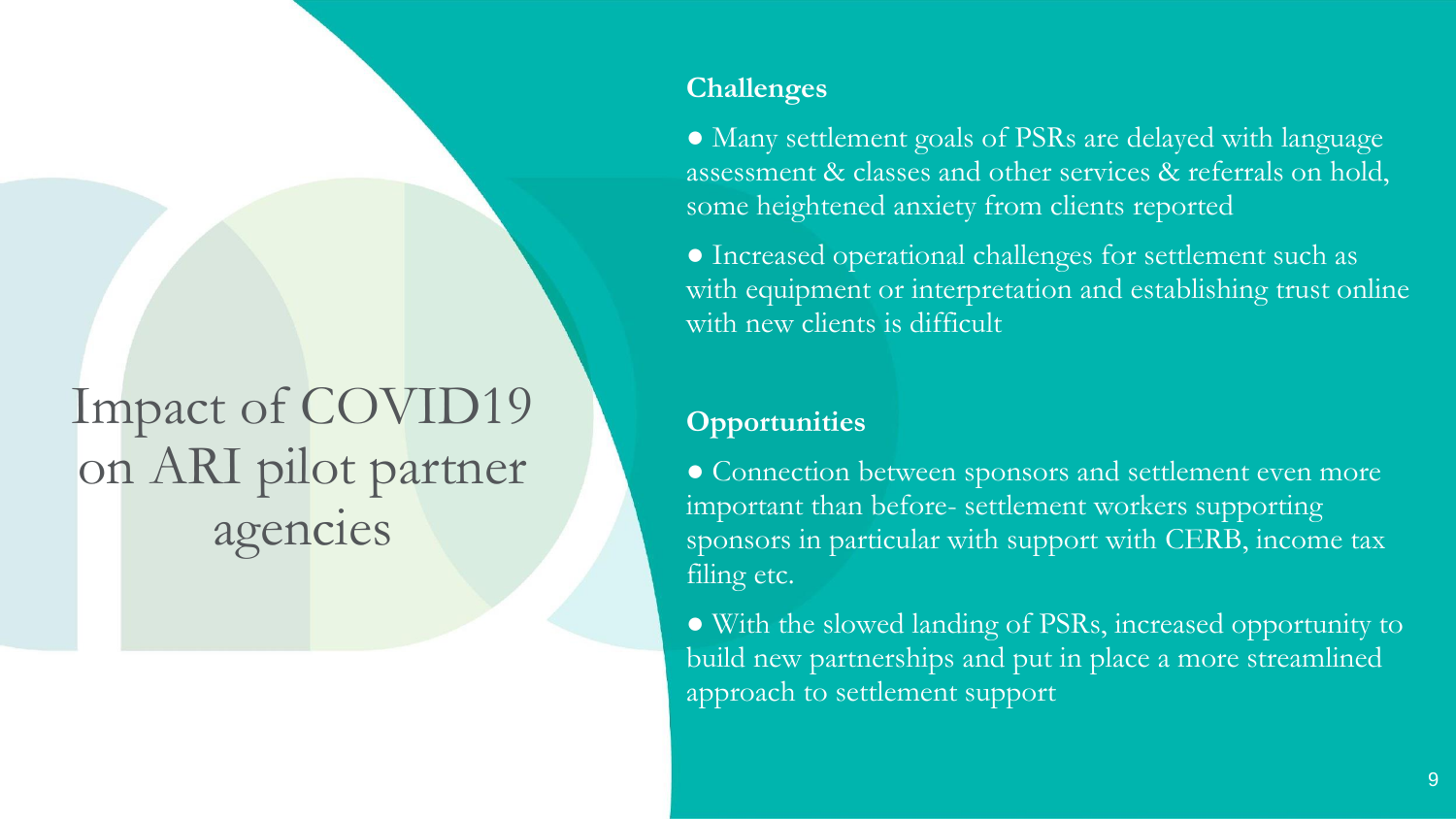## On July 13, 2020 we hosted a webinar with RSTP on **"GAR-PSR Promising Practices"**

Sefugee Sponsorship raining rogram

Colleagues from COSTI (Toronto), ISS of BC and Reception House (Kitchener-Waterloo) shared their experience receiving Government Assisted Refugees (GARs) during COVID-19.

While some differences exist in funding and services available between PSRs and GARs, there were many commonalities and promising practices identified in adapting to online communication with newcomers and navigating quarantine requirements.

See the full webinar on the RSTP youtube channel: www.youtube.com/watch?v=IUzmWtpIs\_w